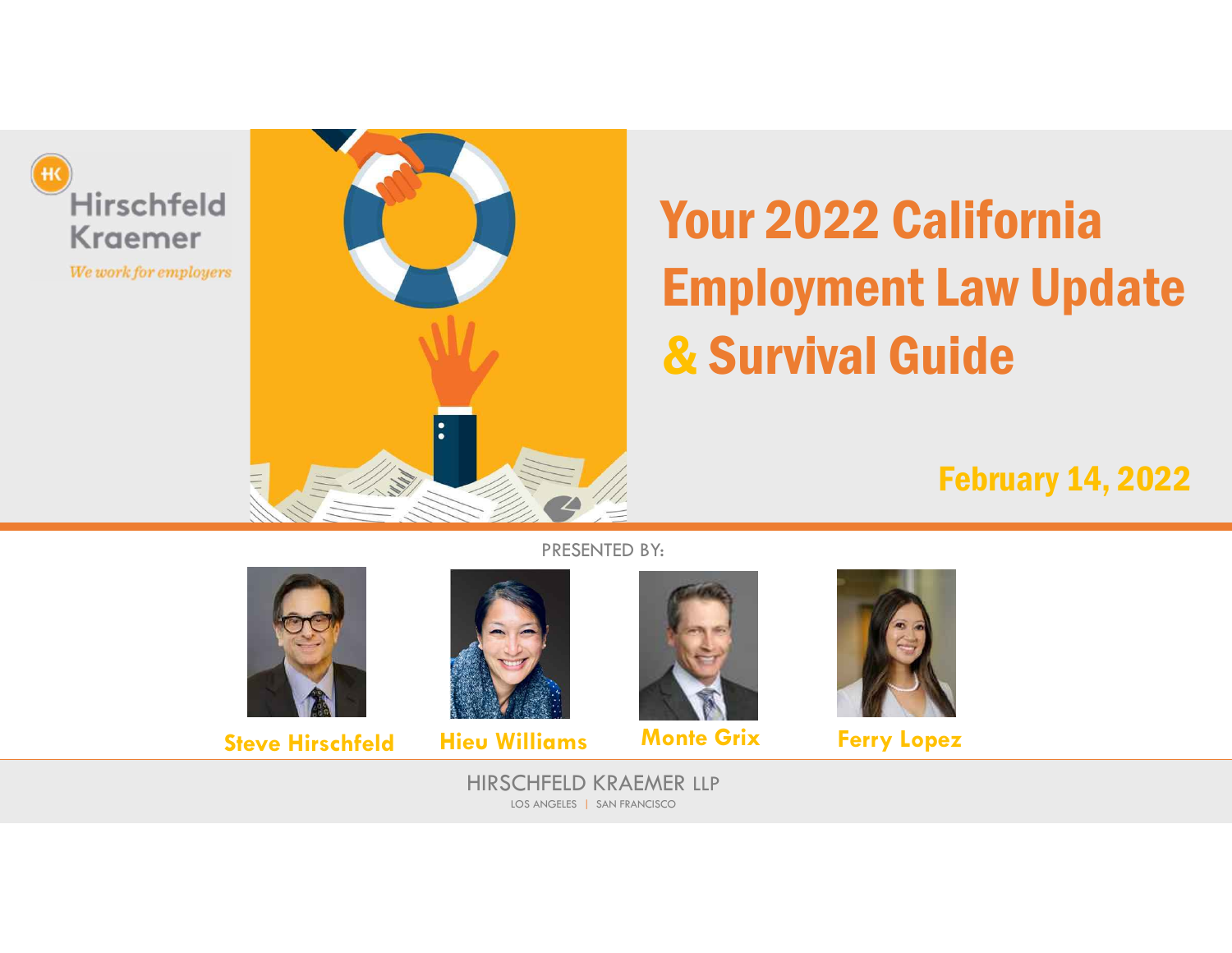

## **Lessons learned from 2021 / What to expect in 2022**

- Ongoing challenges in dealing with retaliation claims
- Virtual workplace and right to disconnect
- **Artificial intelligence in recruitment and hiring**
- RIFs and layoffs
- Non-competes
- **Union activity**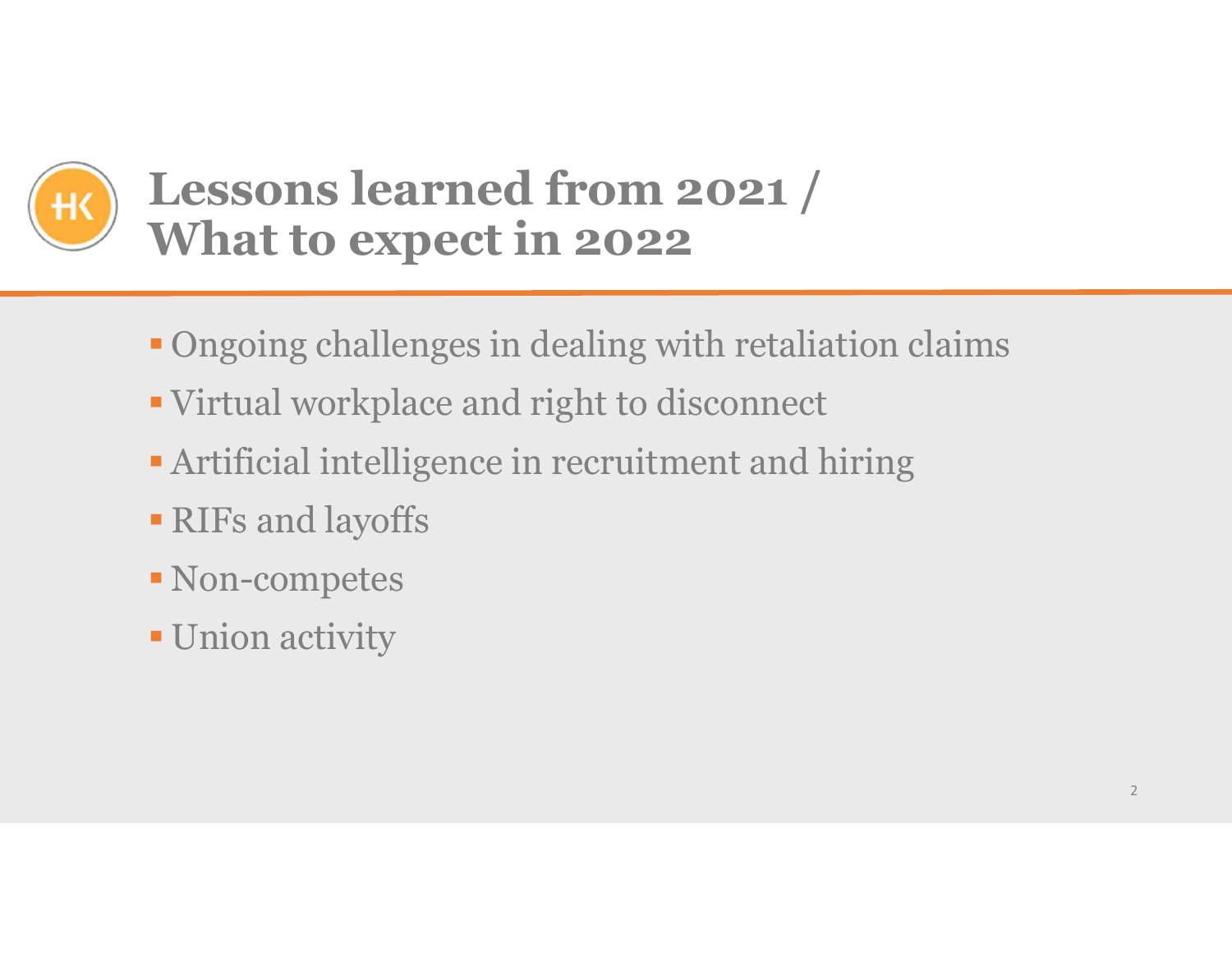

## **Ongoing HR challenges involving COVID**

- How to ensure compliance with federal, state and local laws and regulations
- Latest CDPH Guidance
- Latest OSHA Standards: Exclusion Pay and New COVID Sick Leave
- **Remote Work**
- Workers' Comp Issues
- Timekeeping: Meal, Rest, Overtime
- Masking, Testing, Distancing, Quarantine, Leave, Other Measures
- **Mandatory Vaccination?** 
	- Key point: what is required by law, and what can an employer do as a matter of its own choice
	- Religious and Disability Exemptions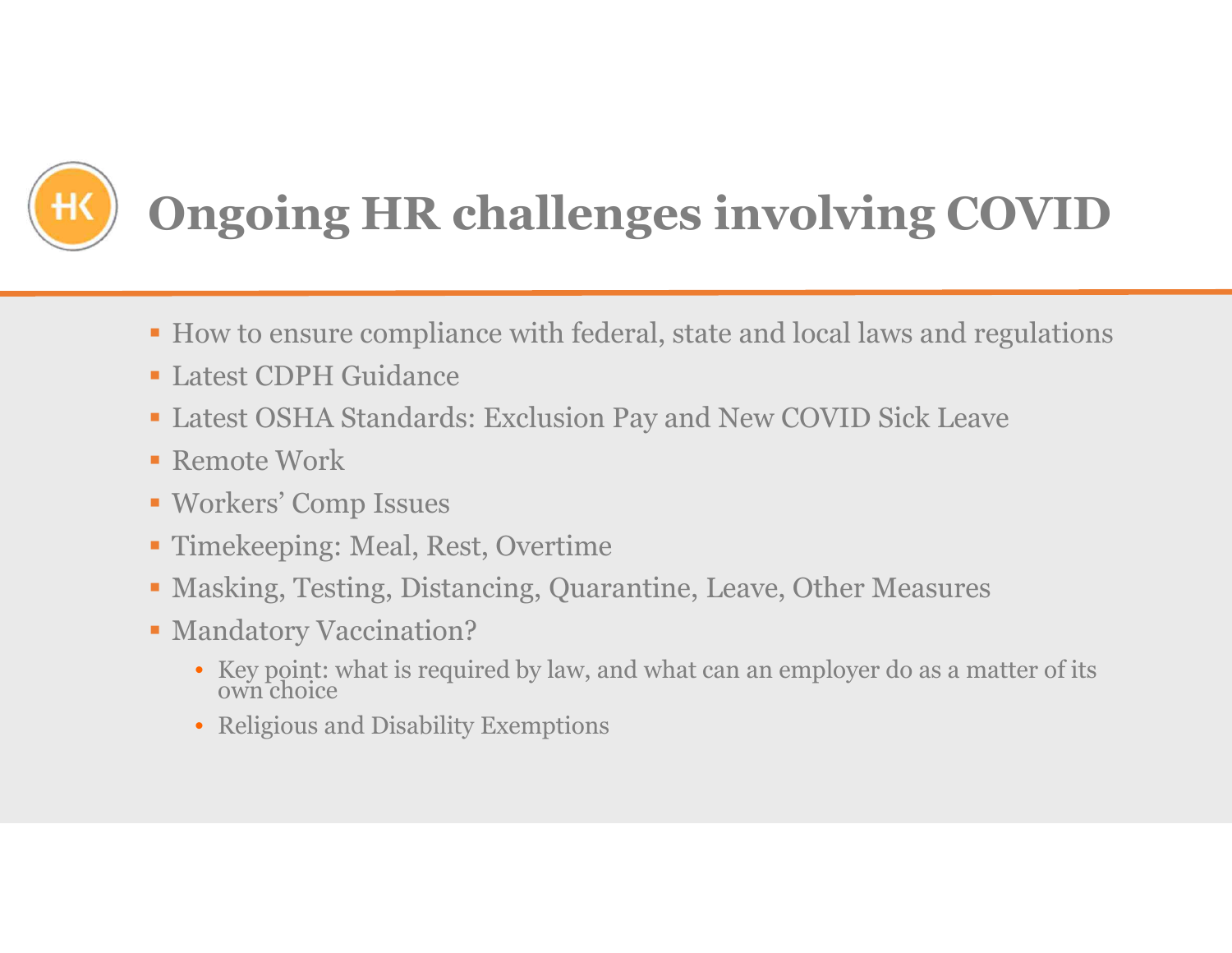## **Latest developments in harassment and bullying**

- New requirements in settlement agreements: all forms of harassment, discrimination and retaliation (not limited to sex)
- Keep amounts of settlement confidential
- **-5 days consideration period for unrepresented** employees/separation agreement
- Litigate meritless cases since no nondisclosure (effectively)?
- Bullying of the unvaccinated?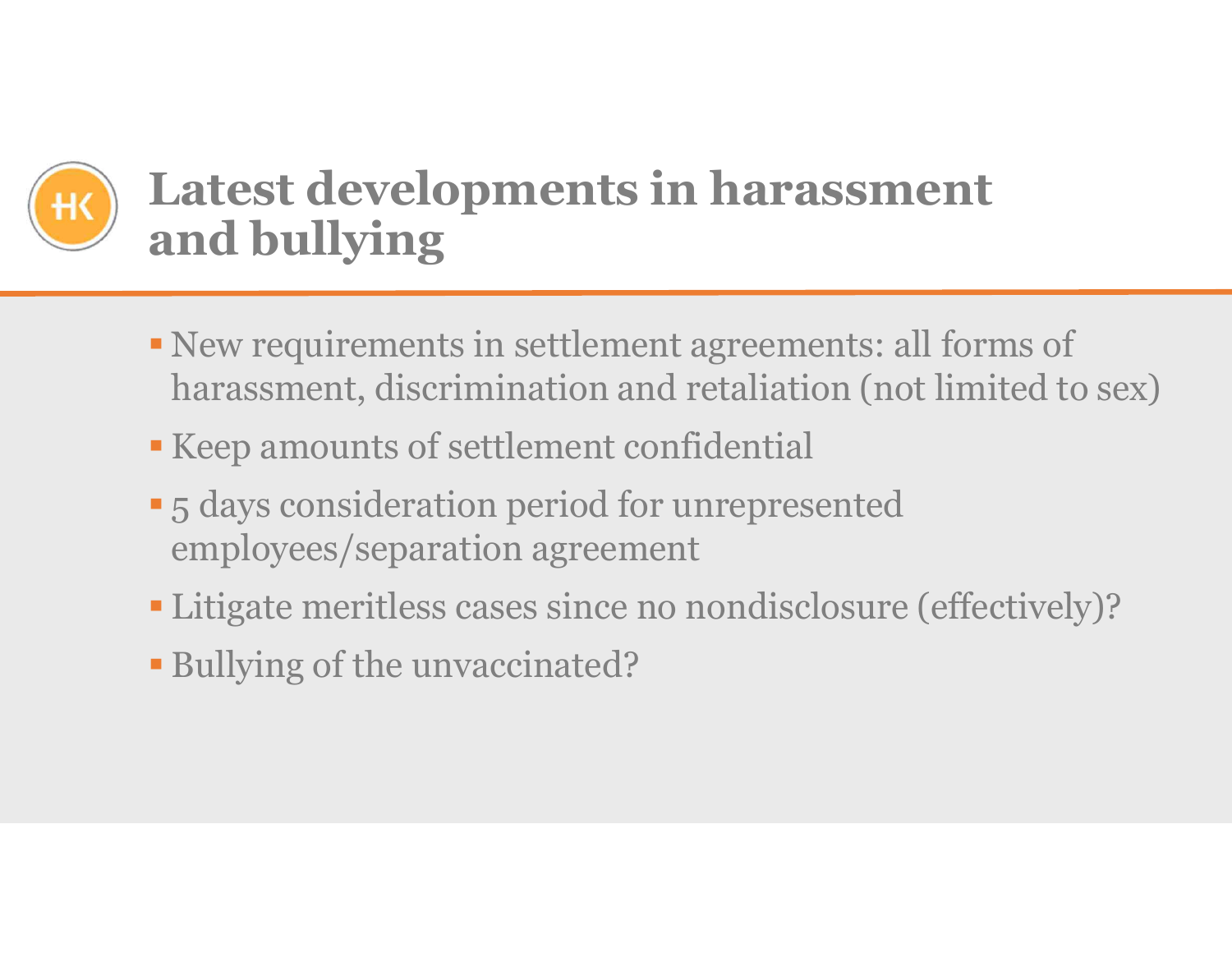## **Practical tips on conducting internal investigations**

- **Remember how you want to end:** a reasonable conclusion after a good faith investigation
- **"Good faith"** doesn't mean perfect, omniscient or even correct
	- But: take a hard look at the claims, potential witnesses, and documentary/other evidence
- **When and how to follow up**
- **Zoom challenges**
	- camera on
	- laptop positioning
	- well lit
	- alone, no background noise
	- set up expectations
	- consider recording—California mutual consent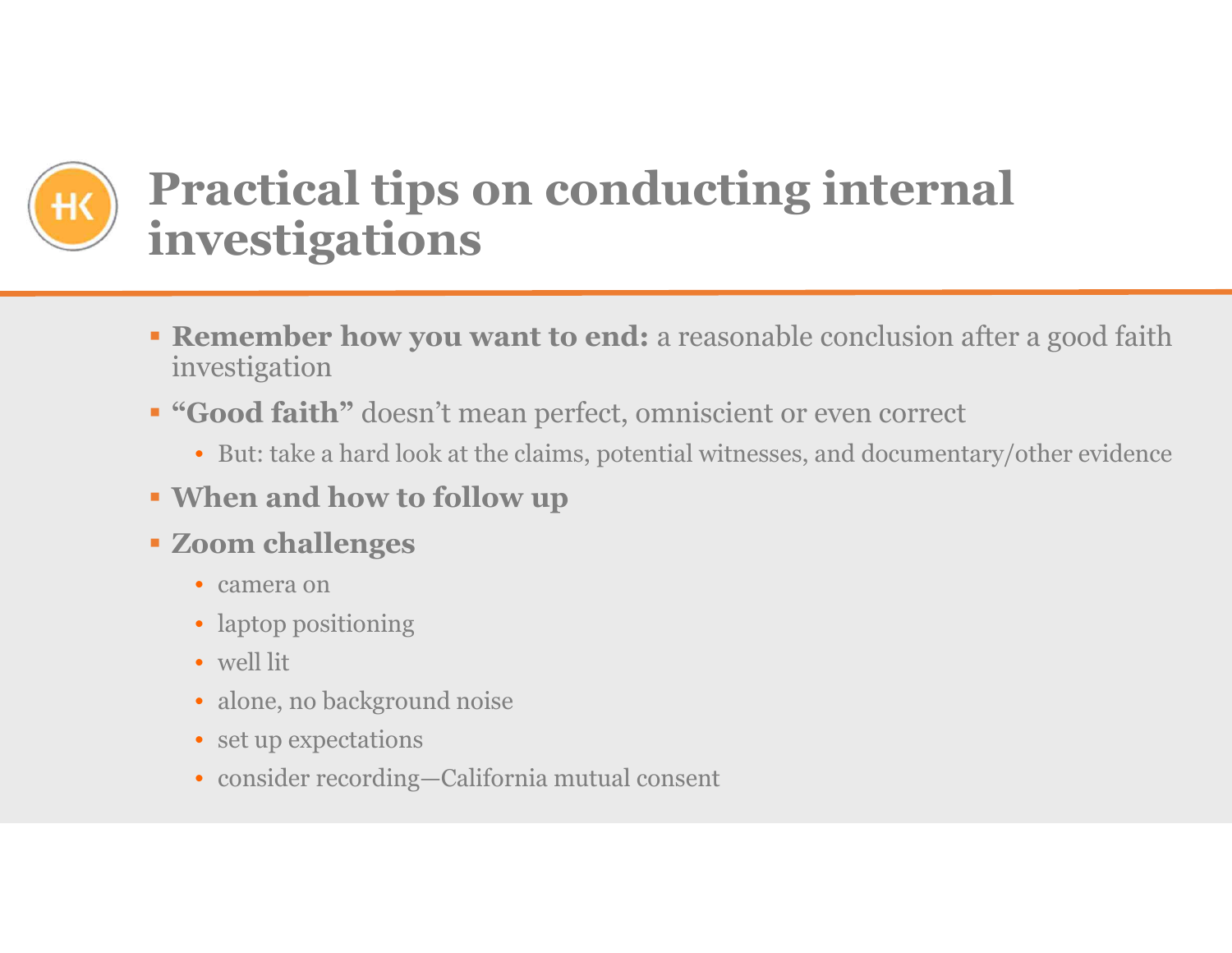

## **Shifting landscape of mandatory arbitration agreements**

- The Future of "Voluntary" Arbitration Agreements: AB 51
- *Viking River Cruises, Inc. v. Moriana*
	- Private Attorneys General Act ("PAGA")
- H.R. 4445 Ending Forced Arbitration of Sexual Assault and Sexual Harassment Act of 2021
	- Sexual Harassment and Sexual Assault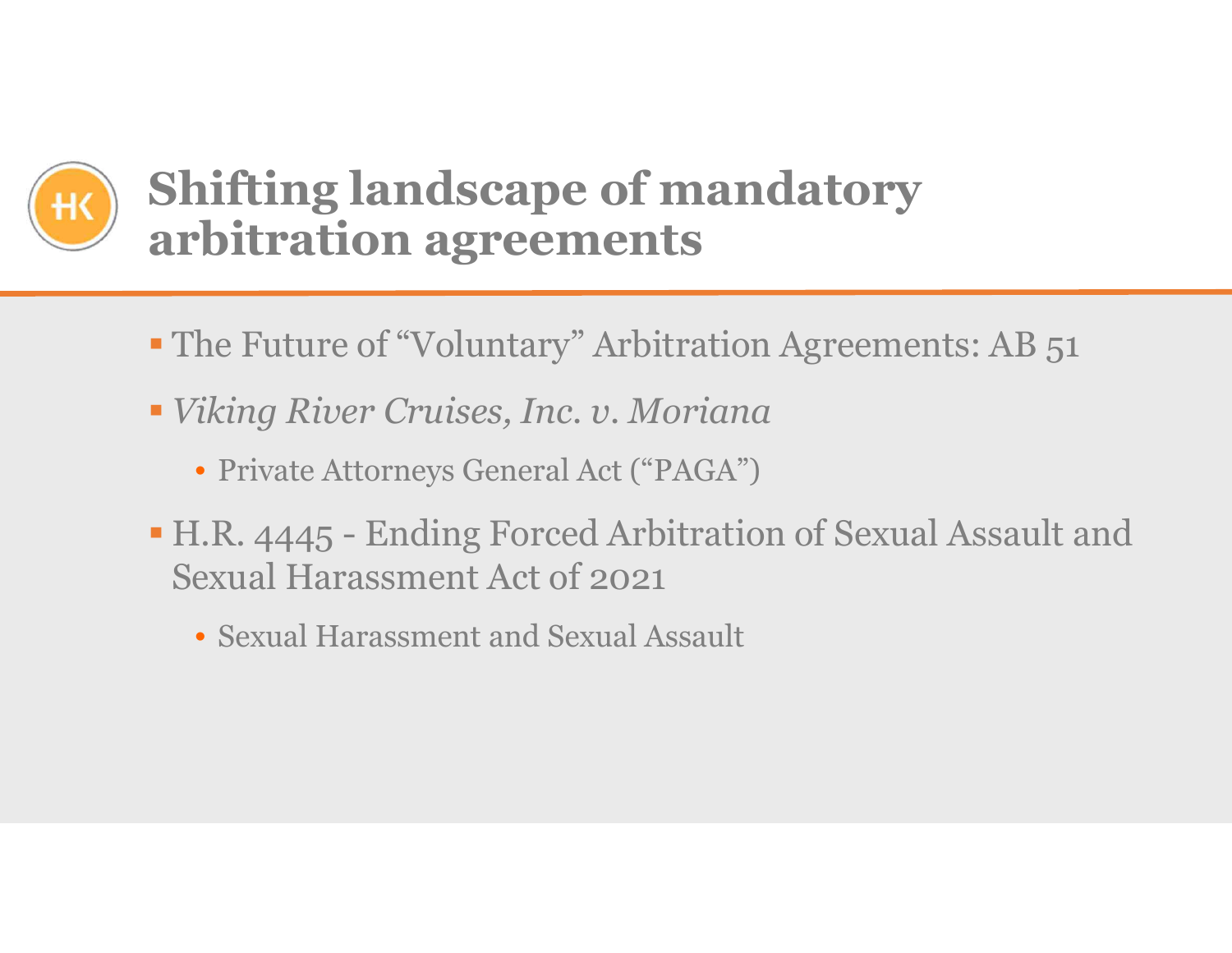

## *Viking River Cruises, Inc. v. Moriana*

- *Iskanian v. CLS Transportation Los Angeles, LLC* 59 Cal. 4th 348 (2014)
	- PAGA waivers in arbitration agreements are unenforceable under state law
	- Federal Arbitration Act does not preempt California state law prohibiting PAGA waivers
	- Effect of *Iskanian* Rule:
		- While arbitration agreements can include class action waivers under the FAA, they cannot include a waiver to bring a representative action under PAGA
		- Trend of plaintiff's lawyers abandoning class claims in favor of PAGA-only actions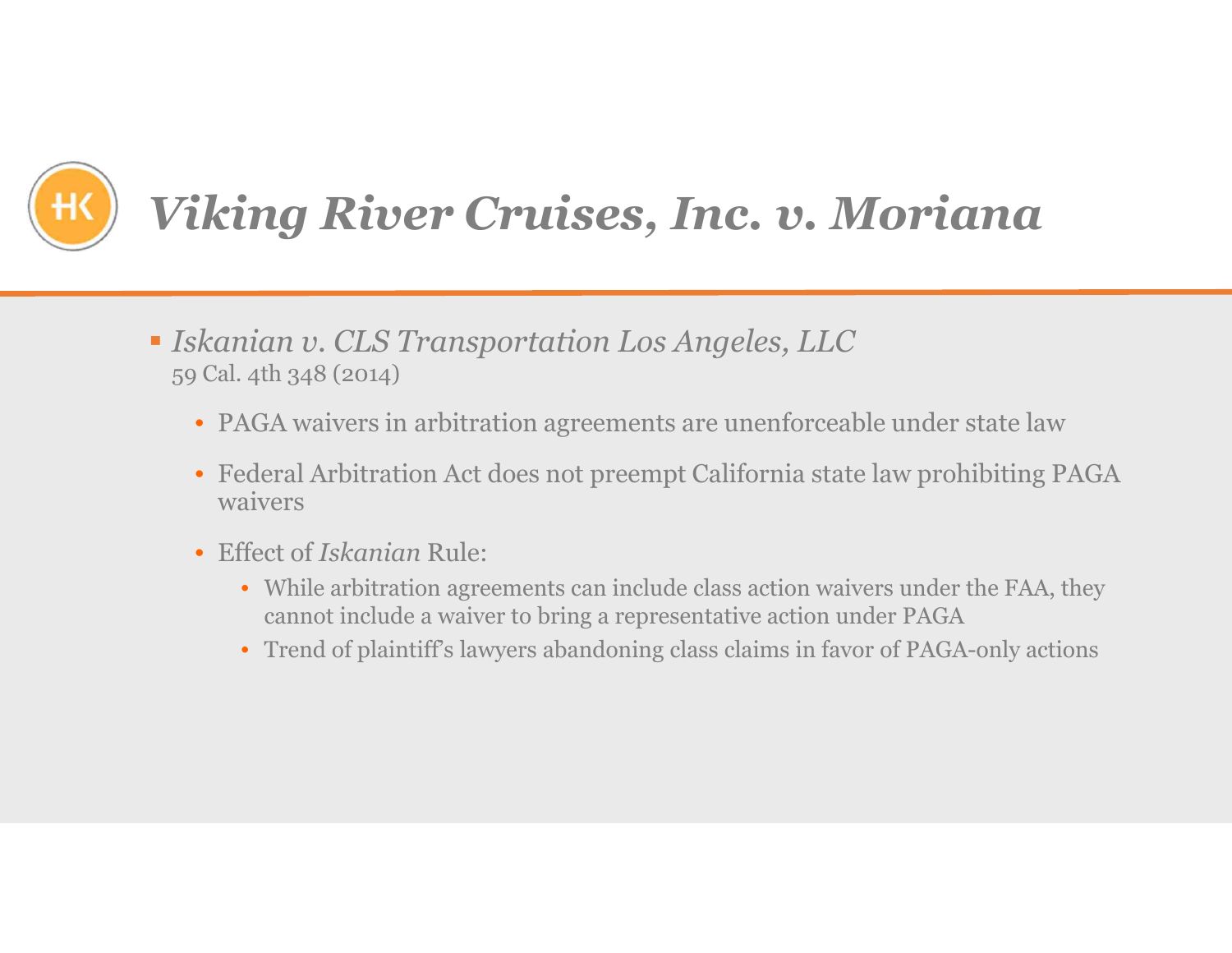

## *Viking River Cruises, Inc. v. Moriana*

#### **Whether the FAA preempts California's** *Iskanian* **rule**

- Granted certiorari on December 15, 2021
- Anticipated decision by late June/early July 2022

#### **What happens now?**

- If SCOTUS overturns the *Iskanian* rule, potential for PAGA-only actions decrease significantly
- Review arbitration agreements
- Include waiver of representative actions
- Include carve-out provisions
- Pending PAGA-only lawsuits move for stay, compel arbitration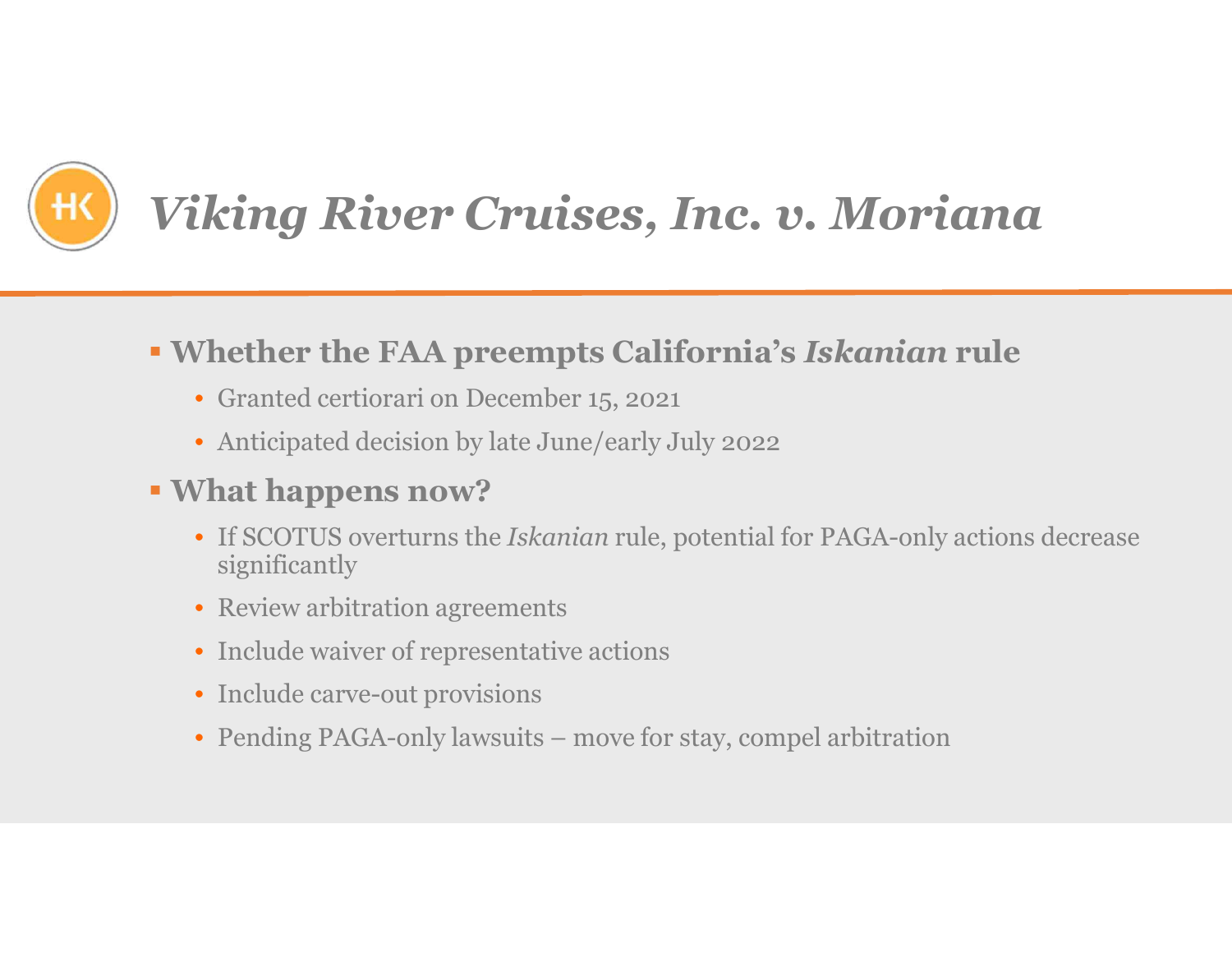

#### **H.R. 4445 - Ending Forced Arbitration of Sexual Assault and Sexual Harassment Act of 2021**

### **Key Provisions**

- Invalidates an arbitration agreement and class/collective action waiver of sexual harassment/sexual assault claims
- Permits the person alleging sexual harassment or sexual abuse to voluntarily choose to arbitrate his or her claims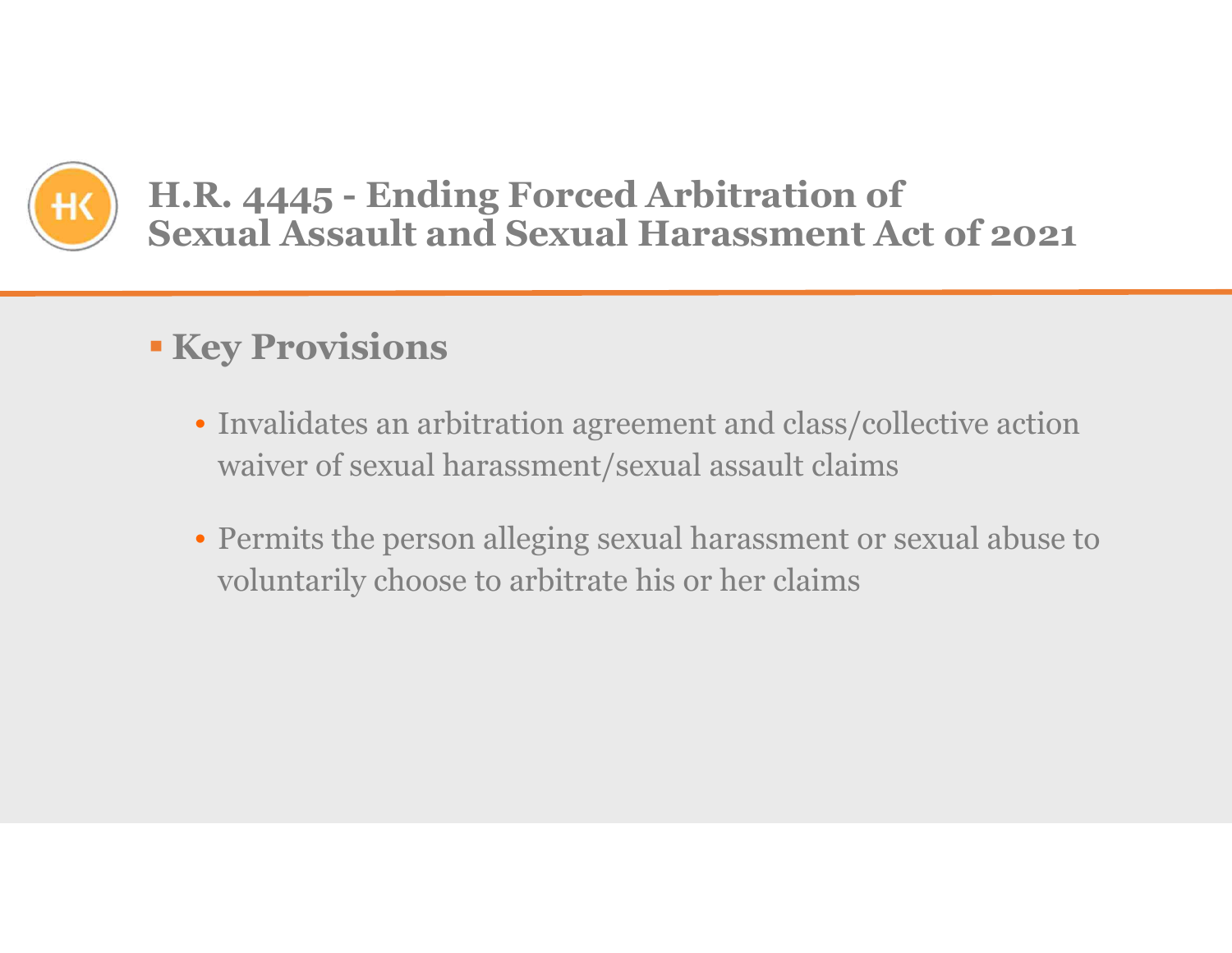

#### **H.R. 4445 - Ending Forced Arbitration of Sexual Assault and Sexual Harassment Act of 2021**

#### **Key Provisions**

- court to determine whether a claim constitutes sexual harassment or assault
- Applies to any "dispute or claim that arises or accrues" on or after the date the legislation is enacted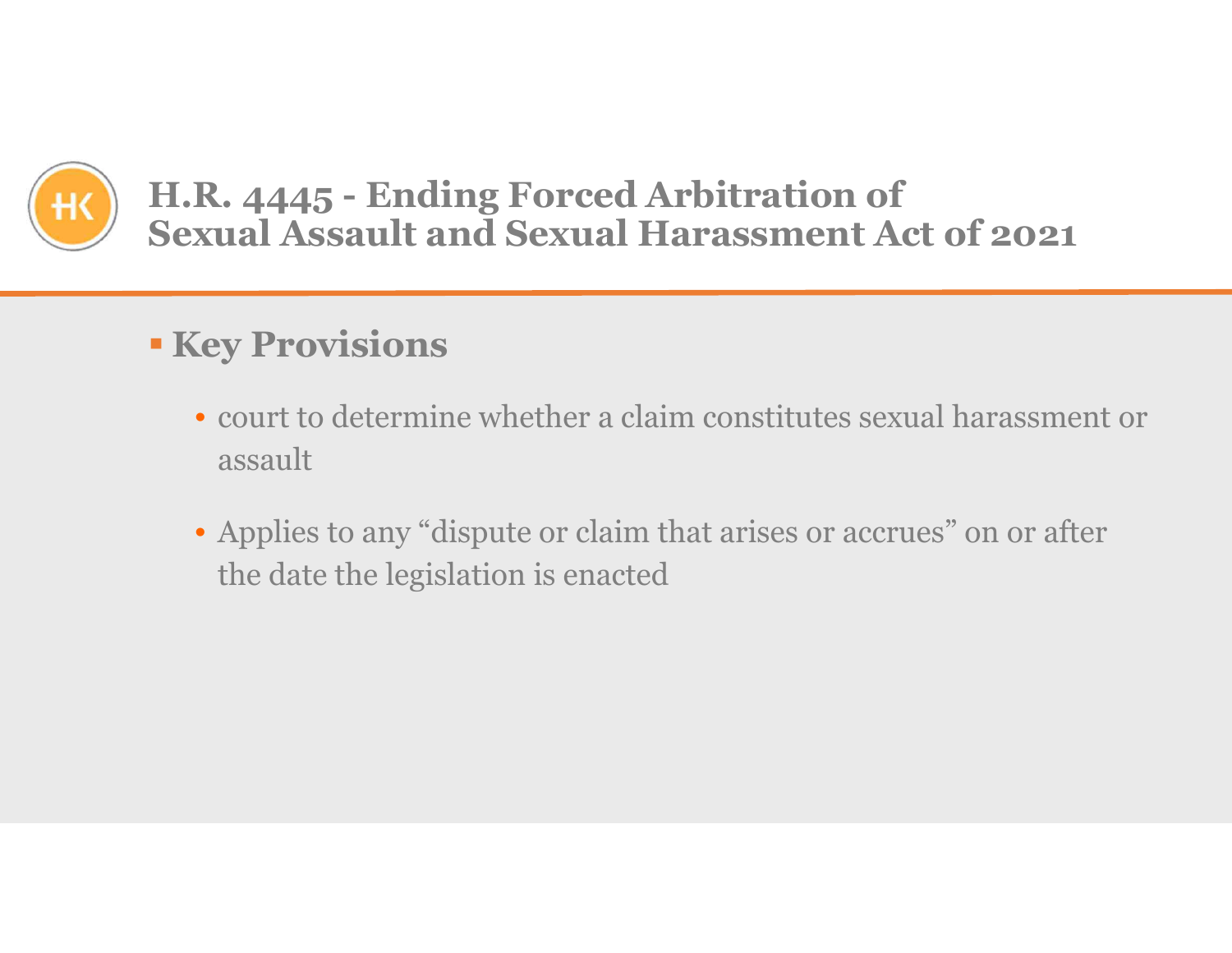

#### **H.R. 4445 - Ending Forced Arbitration of Sexual Assault and Sexual Harassment Act of 2021**

### **What happens now?**

- Likely lead to increase in sexual harassment lawsuits
- Bifurcation of claims
- Amend or replace existing arbitration agreements?
	- Do you have a carve-out provision?
	- New agreements for new employees?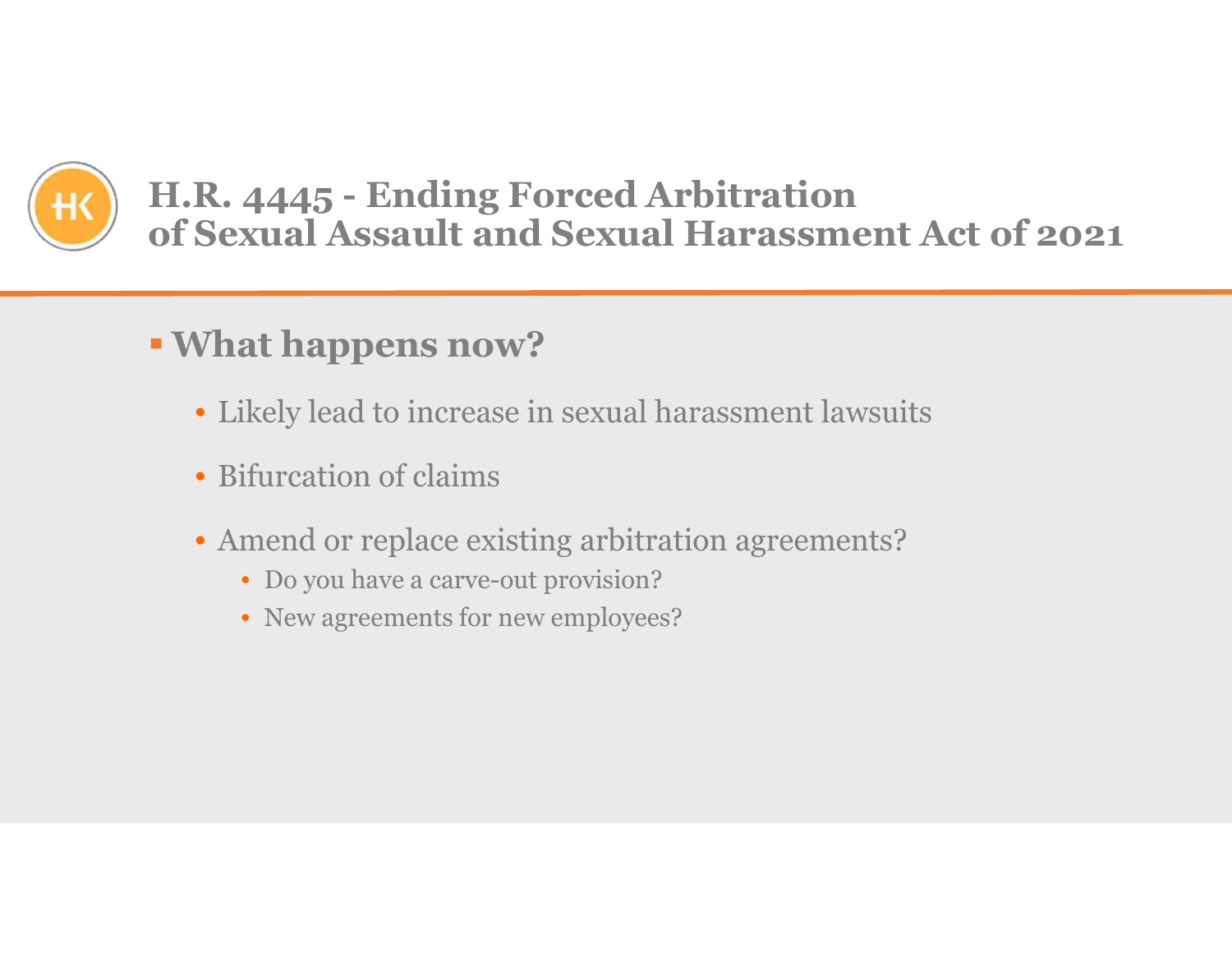

## **Most common discrimination complaints employers experienced in 2021**

- DFEH's annual report statistics
- **Retaliation**
- Association discrimination
- COVID related claims
- Stray remarks to support discrimination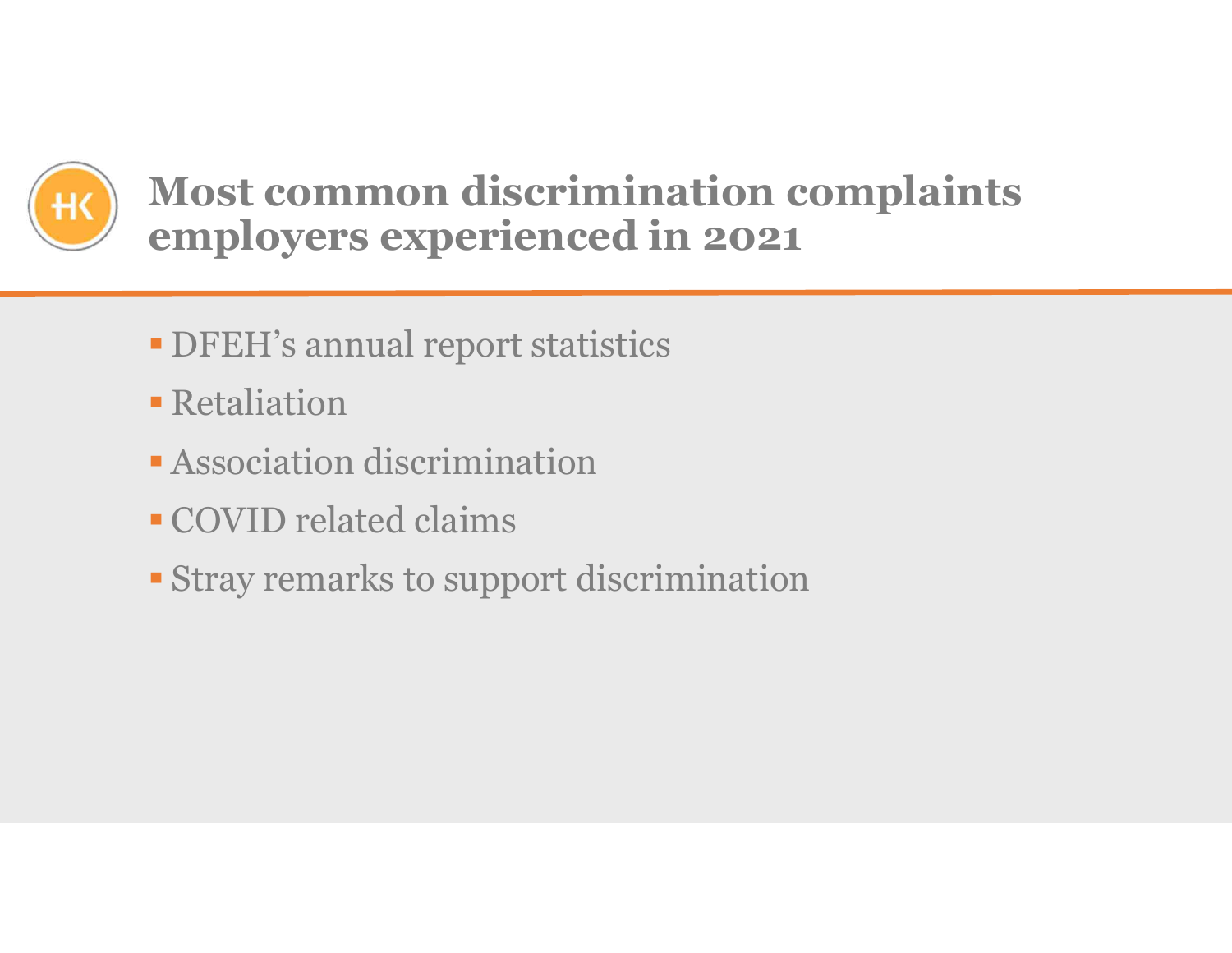

- Why this should be a priority
- **DOL** and **NLRB** Initiatives
- Wage theft is now a penalty
- **-Liens can be used to recover penalties**
- Areas where employers get into trouble
	- Meal periods *Donahue* case
	- Regular rate of pay *Ferra*
	- Misclassification
	- Remote work
- Why conducting a wage-hour audit is the most effective strategy to avoid an expensive class action lawsuit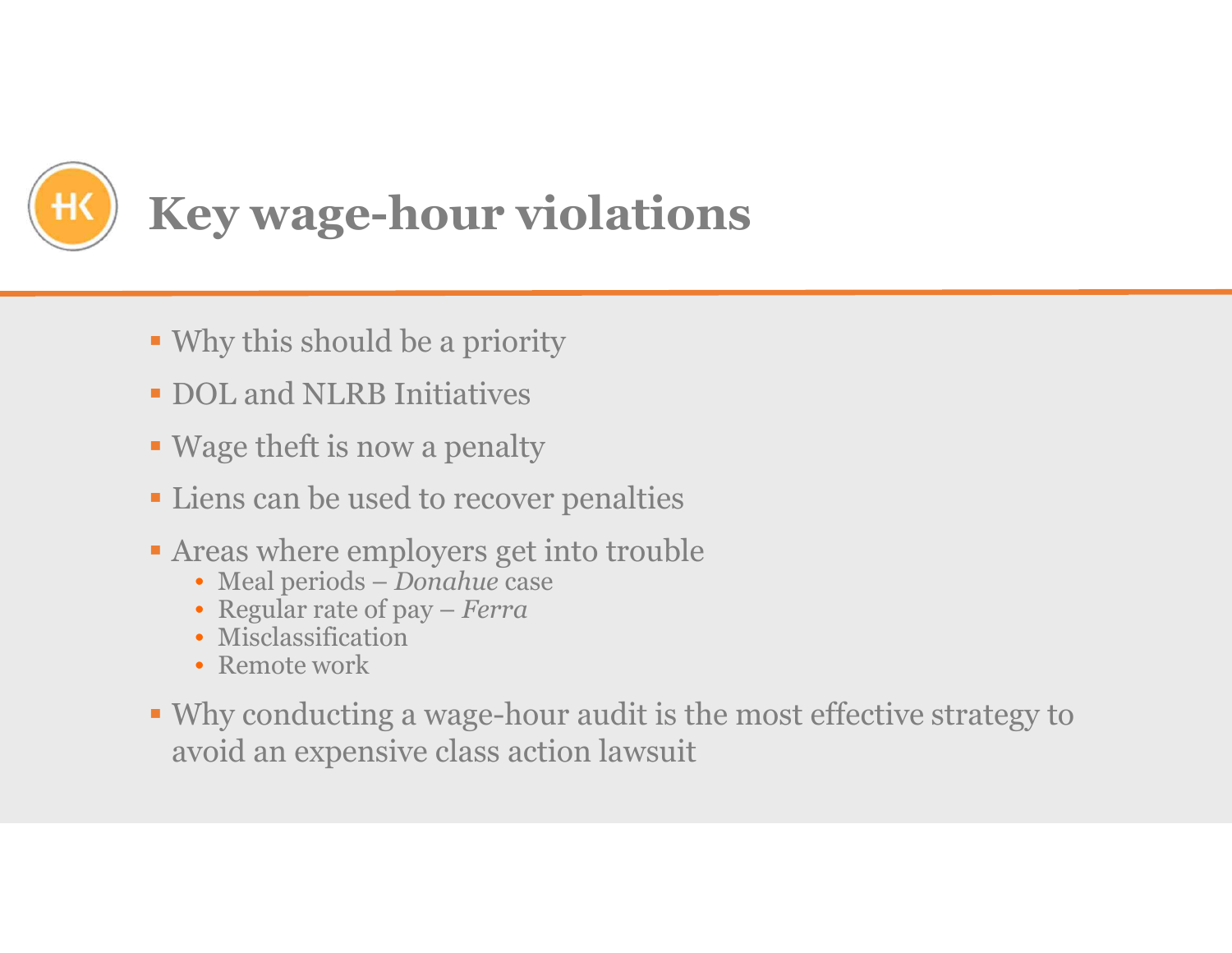

**What to look for as you review your employee handbook and personnel practices** 

- Why this is important
- What sections to include
- CFRA expansion
- COVID addendums
- Acknowledgment and receipt
- Separate arbitration agreements
- In light of new laws and legal challenges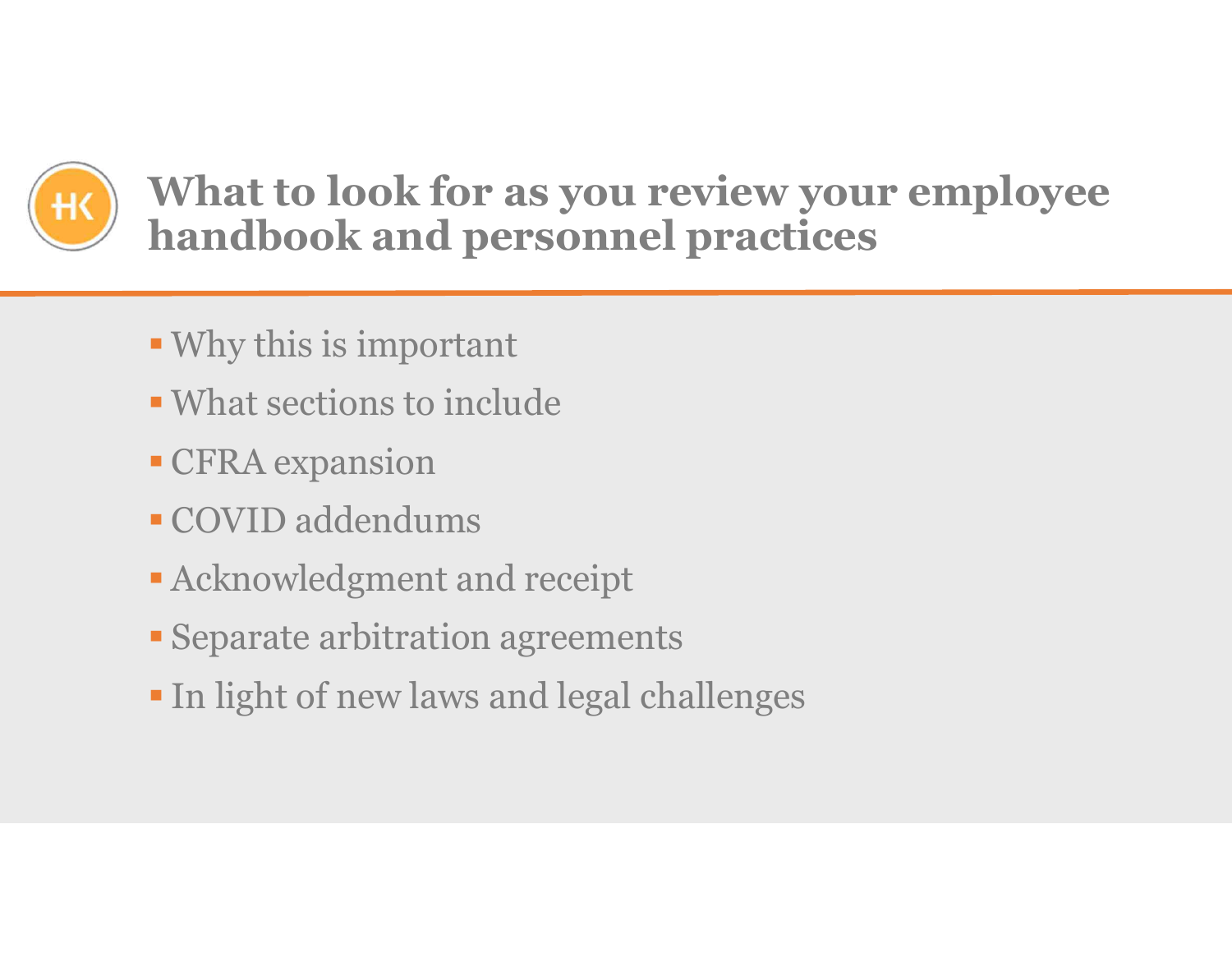

## Conclusion and Wrap-up